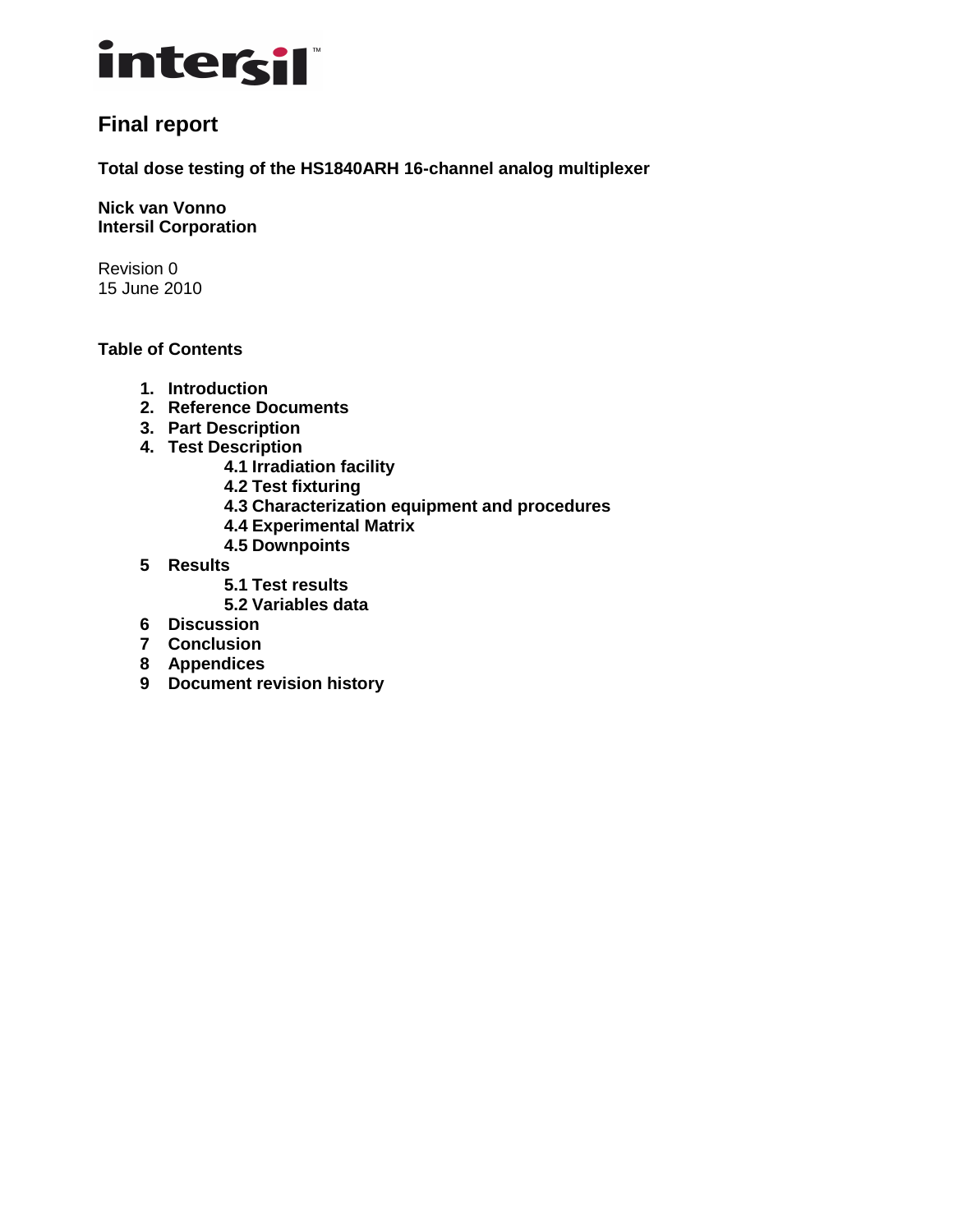#### **1. Introduction**

This report provides interim results of a low and high dose rate total dose test of the HS1840ARH 16-channel analog multiplexer. The test was conducted in order to determine the sensitivity of the part to the total dose environment and to determine if any dose rate sensitivity exists.

#### **2. Reference Documents**

MIL-STD-883G test method 1019.7 HS1840ARH data sheet, Intersil document FN4355.2 DSCC Standard Microcircuit Drawing (SMD) 5962-95630

#### **3: Part Description**

The HS1840ARH is a radiation hardened 16 channel multiplexer constructed using the Intersil Rad-Hard Silicon Gate (RSG) dielectrically isolated process. It is designed to provide high input impedance to the analog source if device power fails (open), or the analog signal voltage exceeds the supply by up to  $\pm 35V$ , regardless of whether the device is powered on or off. This enables predictable operation in redundant or cold-spared applications, since the secondary device can be operated in a standby unpowered mode affording no additional power drain. More significantly, a very high impedance exists between the active and inactive devices preventing any interaction. One of sixteen channel selection is controlled by a 4-bit binary address plus an Enable/Inhibit input which may be used to control the ON/OFF operation of several multiplexers in a system. All inputs have electrostatic discharge protection. The HS1840ARH is processed and screened in full compliance with MIL-PRF-38535 (QML) standards. The device is available in a 28-lead SBDIP and a 28-lead ceramic flatpack.

As there have been two versions of the part a historical note is in order. The forerunner of the HS1840ARH was the HS1840RH. It was built in an early dielectrically isolated metal gate CMOS process. The key to hardening a metal gate process is the gate metal deposition, which must be done using a flash evaporator. In the 1995 time frame this equipment became difficult to maintain due to obsolescence, and the metal gate process was abandoned. As a result the HS1840RH was obsoleted.

The current RSG process was developed in order to continue supplying this very popular part, which was a key function in many space systems, and the HS-1840ARH is designed in that process. As part of the redesign the part gained some functionality made possible by the bipolar devices available in RSG. Accordingly the HS1840ARH design has several bipolar transistors (BJT), while the 1840RH did not; the metal gate process simply did not support them. Bipolar circuit blocks in the HS1840ARH include the on-chip voltage reference, the digital input ESD network and the VDD and VSS ESD nets.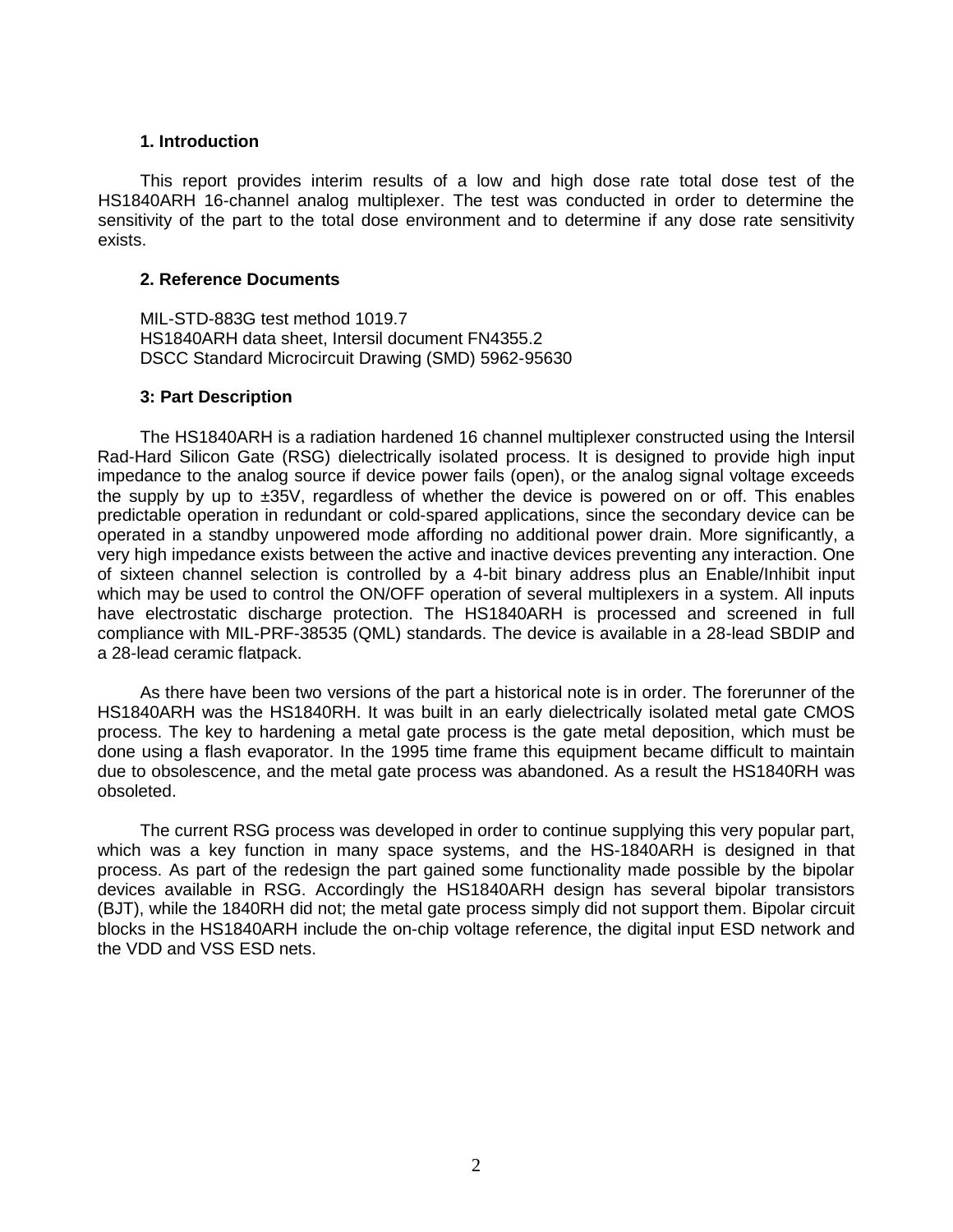

**Figure 1:** HS1840ARH block diagram.

## **4: Test Description**

## **4.1 Irradiation Facilities**

High dose rate testing was performed using a Gammacell 220<sup>60</sup>Co irradiator located in the Palm Bay, Florida Intersil facility. Low dose rate testing was performed on a subcontract basis at White Sands Missile Range (WSMR) Survivability, Vulnerability and Assessment Directorate (SVAD), White Sands, NM. The high dose rate irradiations were done at 55rd(Si)/s and the low dose rate work was performed at .010rd(Si)/s, both per MIL-STD-883 Method 1019.7. Dosimetry for both tests was performed using Far West Technology radiochromic dosimeters and on-site readout equipment. A PbAl box was used to shield the test fixture and devices under test against low energy secondary gamma radiation.

## **4.2 Test Fixturing**

Figure 2 shows the configuration used for biased irradiation in conformance with Standard Microcircuit Drawing (SMD) 5962-95630.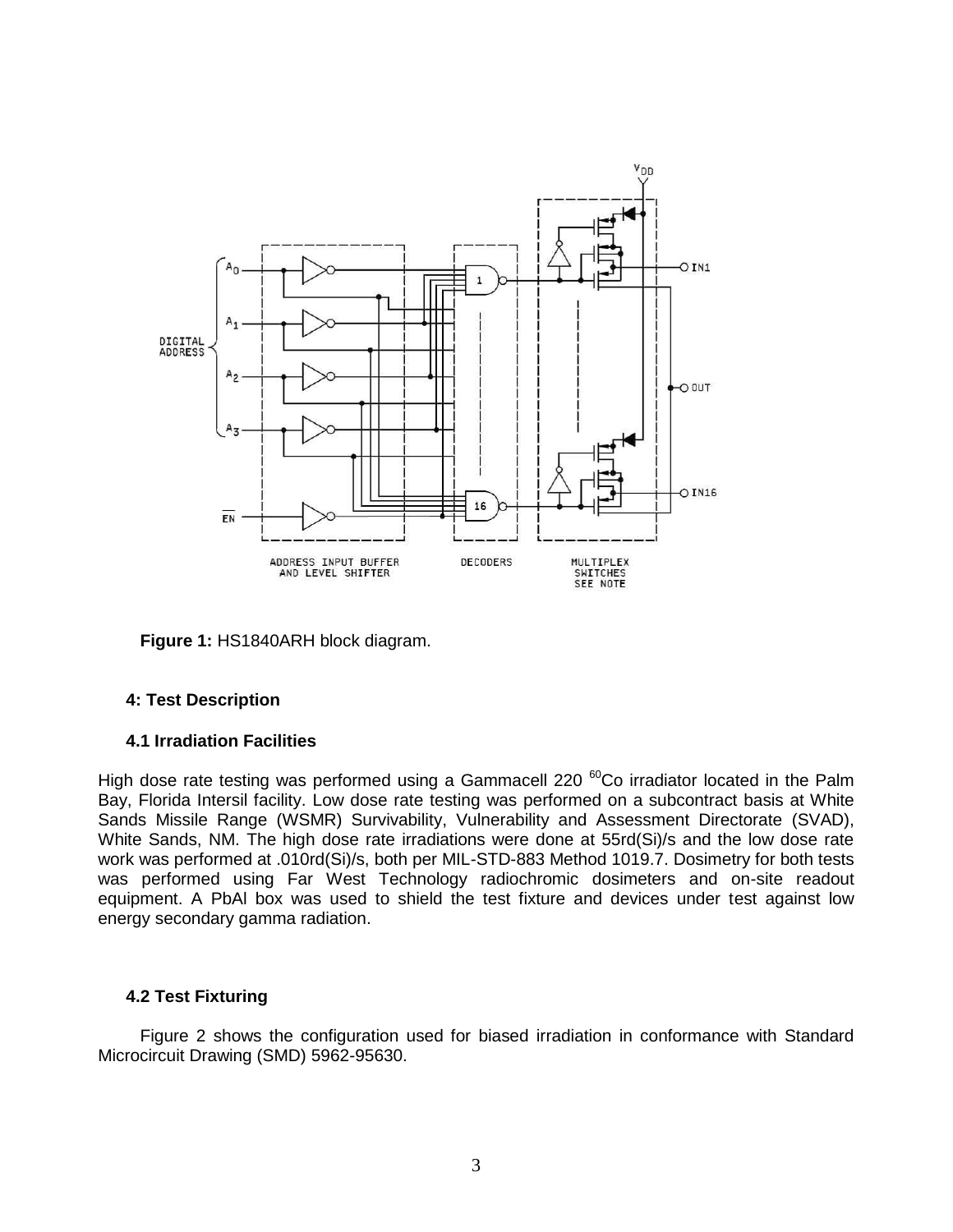

**Figure 2:** Irradiation bias configuration for the HS1840ARH per Standard Microcircuit Drawing (SMD) 5962-95630.

## **4.3 Characterization equipment and procedures**

All electrical testing was performed outside the irradiator using the production automated test equipment (ATE) with datalogging at each downpoint. Downpoint electrical testing was performed at room temperature. The low dose rate testing at a remote site introduced some challenges, and shipping had to be done in a foam container with a frozen Gelpack™ along with a strip chart temperature recorder in order to remain well within the temperature limits imposed by MIL-STD-883 Test Method 1019.7.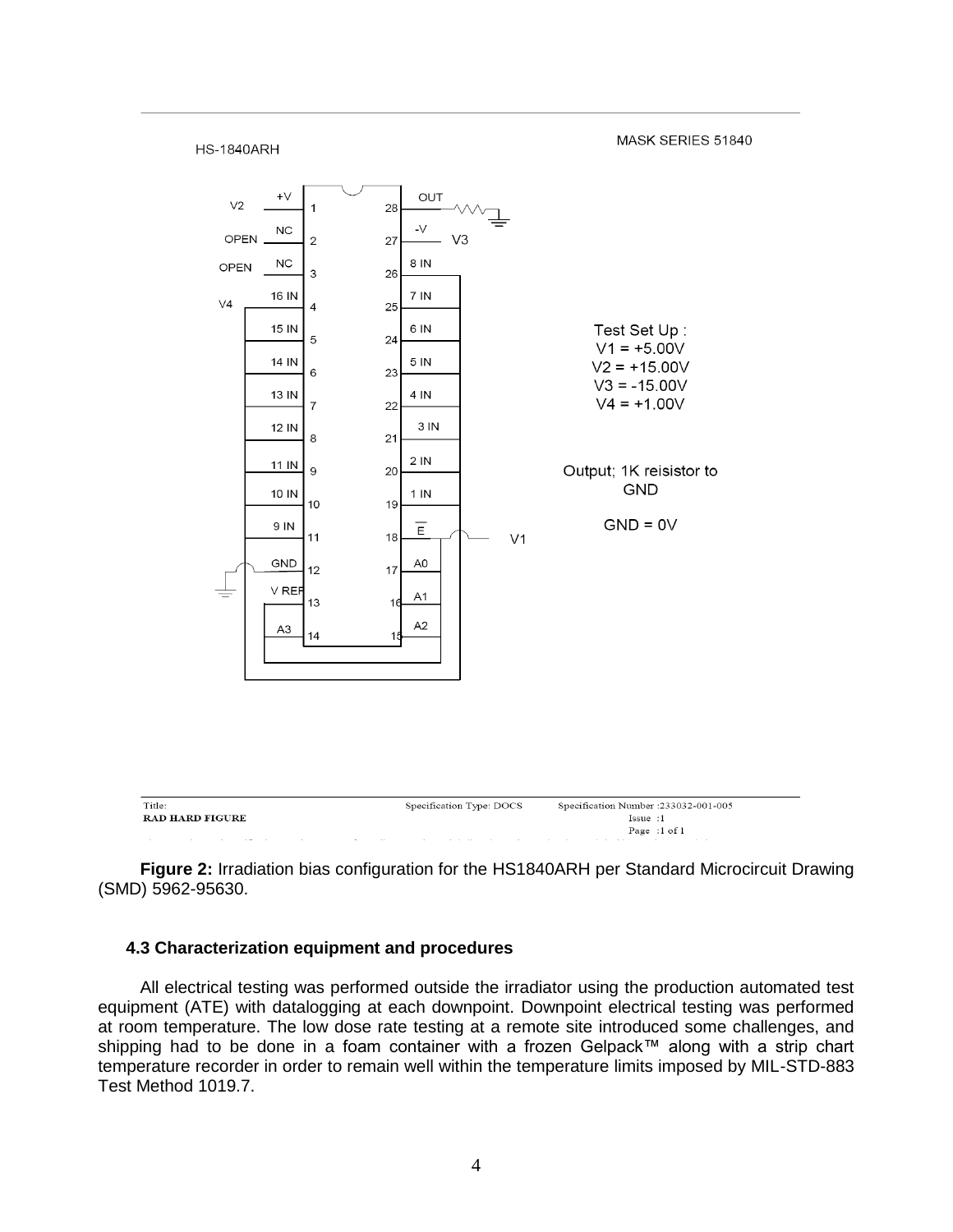## **4.4 Experimental matrix**

Testing proceeded in accordance with the guidelines of MIL-STD-883 Test Method 1019.7. The experimental matrix consisted of five samples irradiated at high dose rate with all pins grounded, five samples irradiated at high dose rate under bias, five samples irradiated at low dose rate with all pins grounded and five samples irradiated at low dose rate under bias. One control unit was used.

Samples of the HS1-1840ARH-Q were drawn from wafer 15 of production lot DPH8HAC and were packaged in the standard hermetic 28-pin ceramic solder-sealed side brazed dual in-line (DIP) production package. Samples were processed through the standard burnin cycle before irradiation, as required by MIL-STD-883, and were screened to the SMD 5962-95630 limits at room, low and high temperatures.

#### **4.5 Downpoints**

Downpoints for low and high dose rate tests were zero, 10krad(Si), 25krad(Si), 50krad(Si), 100krad(Si) and 150krad(Si).

#### **5: Results**

#### **5.1 Test results**

Testing at both dose rates to 150krad(Si) of the HS1840ARH is complete and showed no reject devices after irradiation to 150krad(Si), screening to the SMD post-irradiation limits.

## **5.2 Variables data**

The plots in Figures 3 through 40 show data at all downpoints. The plots show the median of key parameters as a function of total dose for each of the four irradiation conditions. All parts showed excellent stability over irradiation, with no observed low dose rate sensitivity.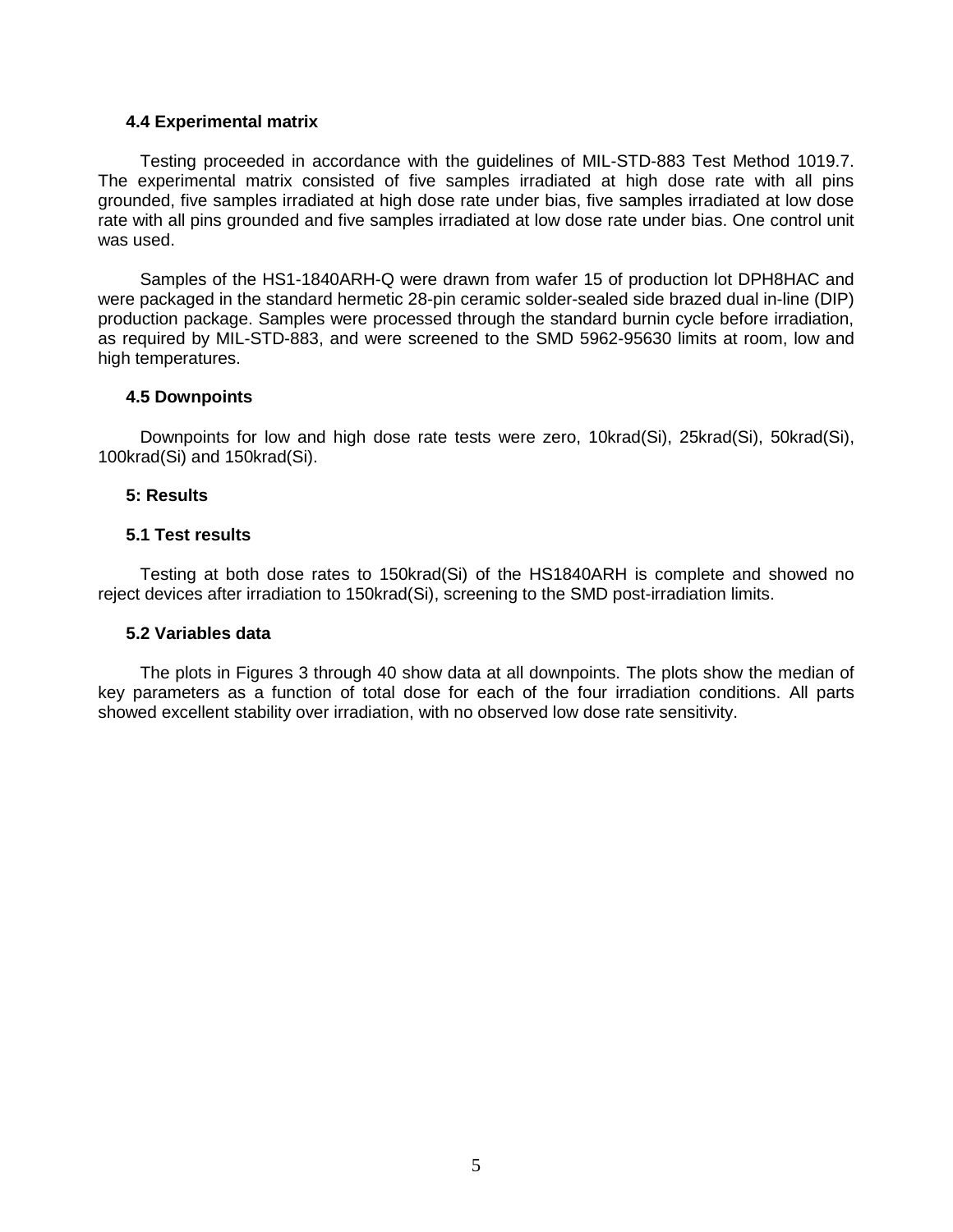

**Figure 3:** HS1840ARH positive supply current as a function of total dose irradiation at low and high dose rate for the unbiased (all pins grounded) and the biased (per Figure 2) cases. The low dose rate was .01rad(Si)/s and the high dose rate was 55rad(Si)/s. Sample size for each cell was 5. The SMD limit is 500µA.



**Figure 4:** HS1840ARH negative supply current as a function of total dose irradiation at low and high dose rate for the unbiased and biased cases. The SMD limit is 500µA.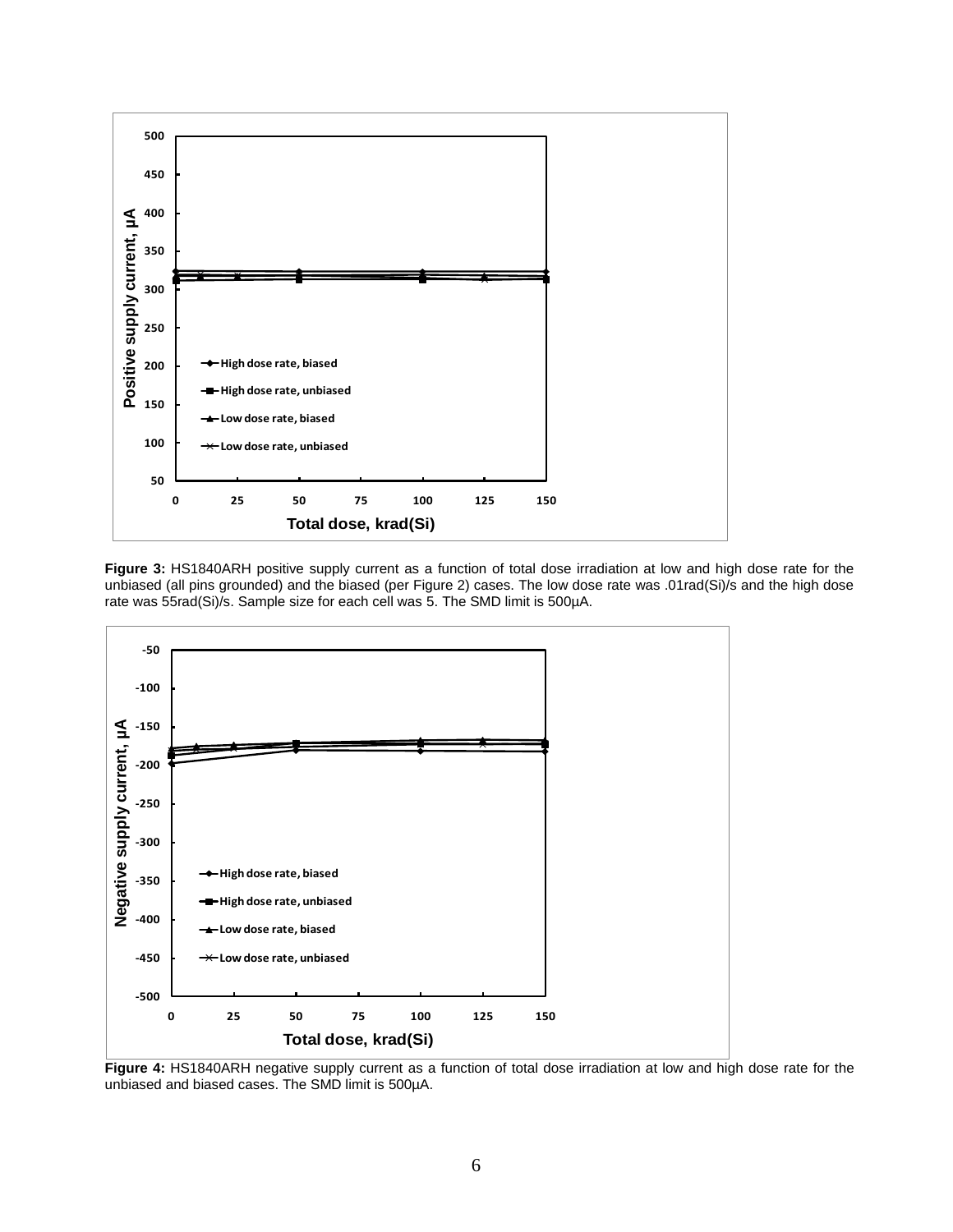

**Figure 5:** HS1840ARH positive standby current as a function of total dose irradiation at low and high dose rate for the unbiased and biased cases. The post-irradiation SMD limit is 500µA.



**Figure 6:** HS1840ARH negative standby current as a function of total dose irradiation at low and high dose rate for the unbiased and biased cases. The post-irradiation SMD limit is 500µA.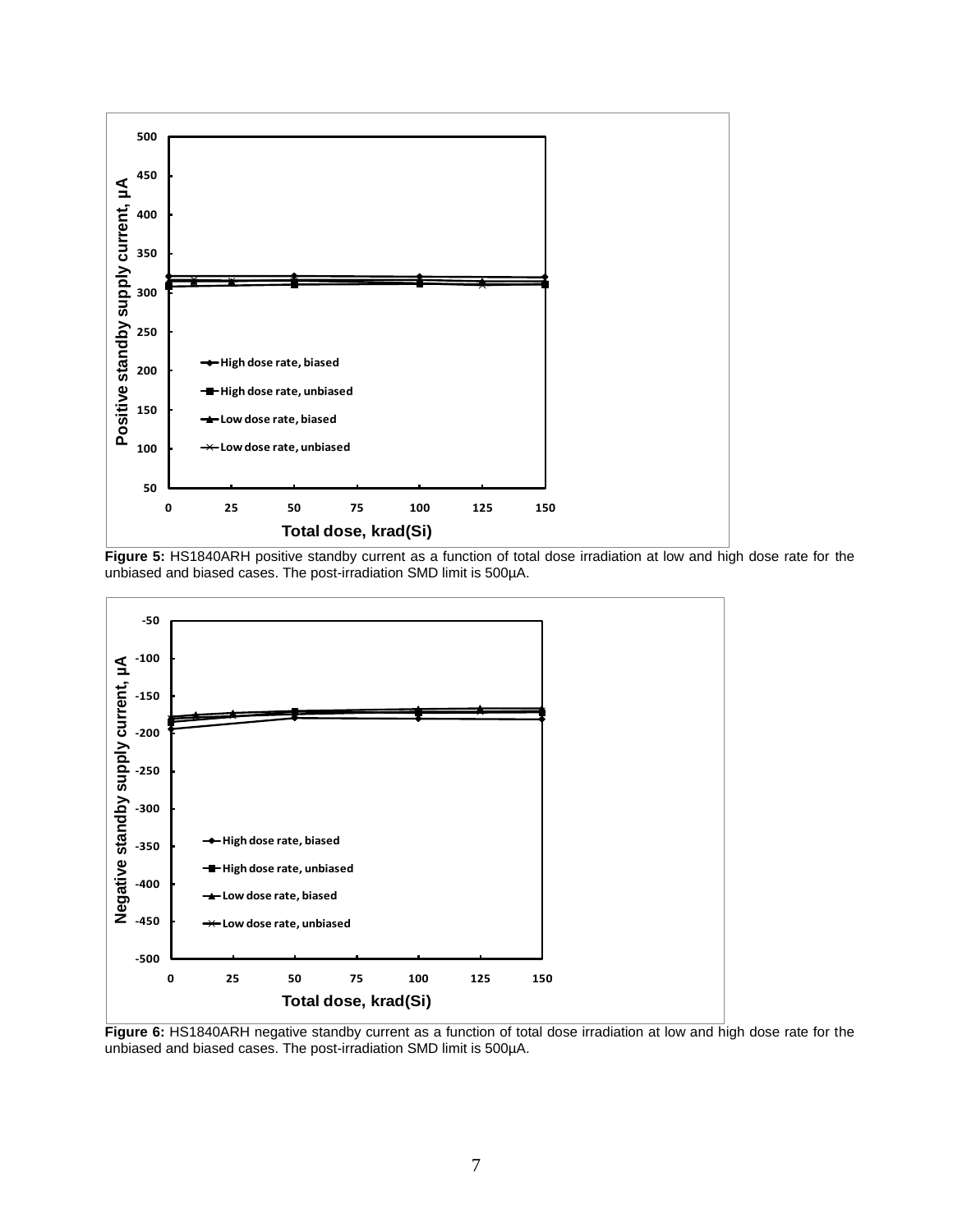

**Figure 7:** HS1840ARH switch ON resistance (1mA drain current, 15V source voltage, channel 1) as a function of total dose irradiation at low and high dose rate for the unbiased and biased cases. The post-irradiation SMD limit is 500-3000 ohms.



**Figure 8:** HS1840ARH switch ON resistance (1mA drain current, 15V source voltage, channel 16) as a function of total dose irradiation at low and high dose rate for the unbiased and biased cases. The post-irradiation SMD limit is 500-3000 ohms.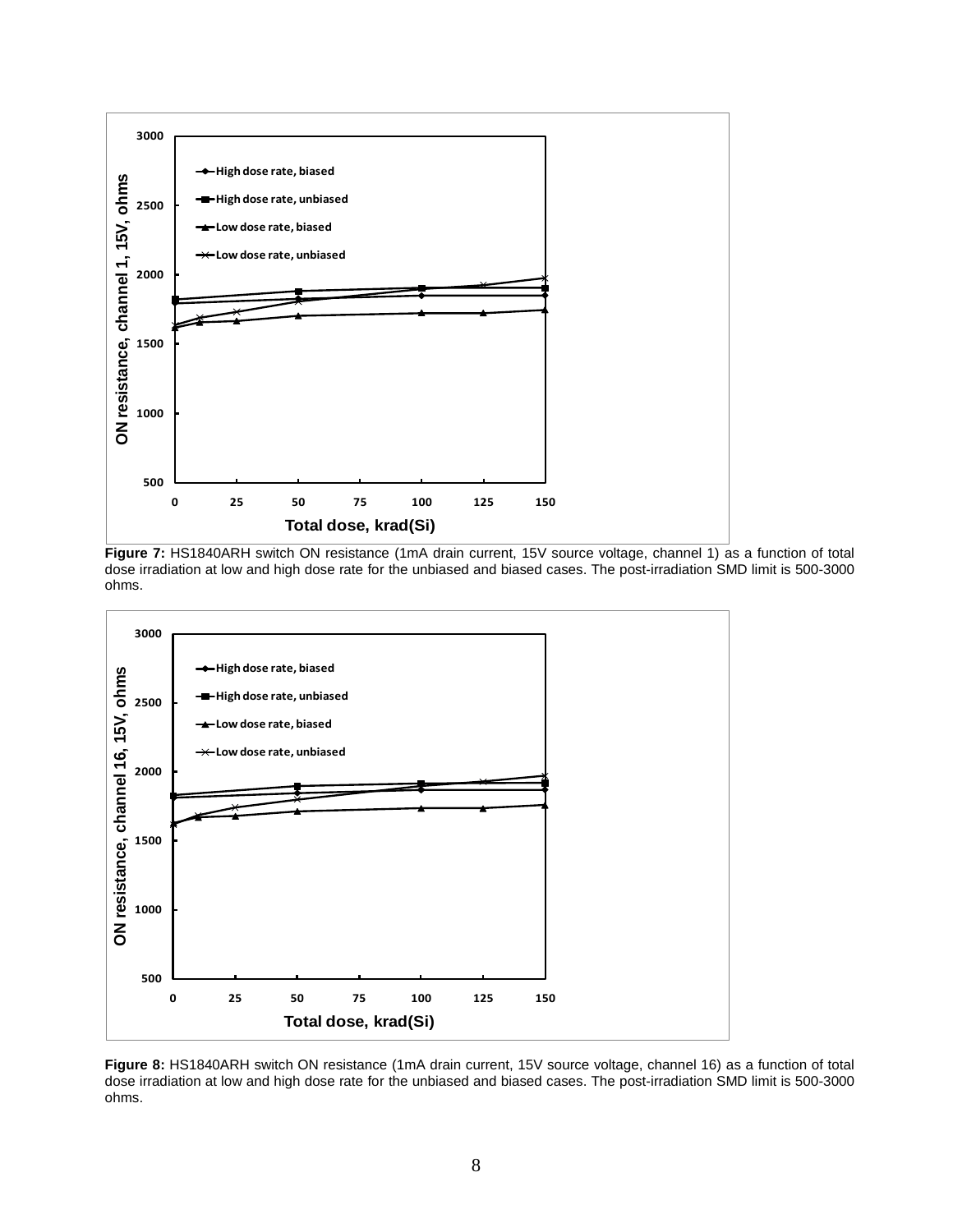

**Figure 9:** HS1840ARH switch ON resistance (1mA drain current, -5V source voltage, channel 1) as a function of total dose irradiation at low and high dose rate for the unbiased and biased cases. The post-irradiation SMD limit is 500-3000 ohms.



**Figure 10:** HS1840ARH switch ON resistance (1mA drain current, -5V source voltage, channel 16) as a function of total dose irradiation at low and high dose rate for the unbiased and biased cases. The post-irradiation SMD limit is 500-3000 ohms.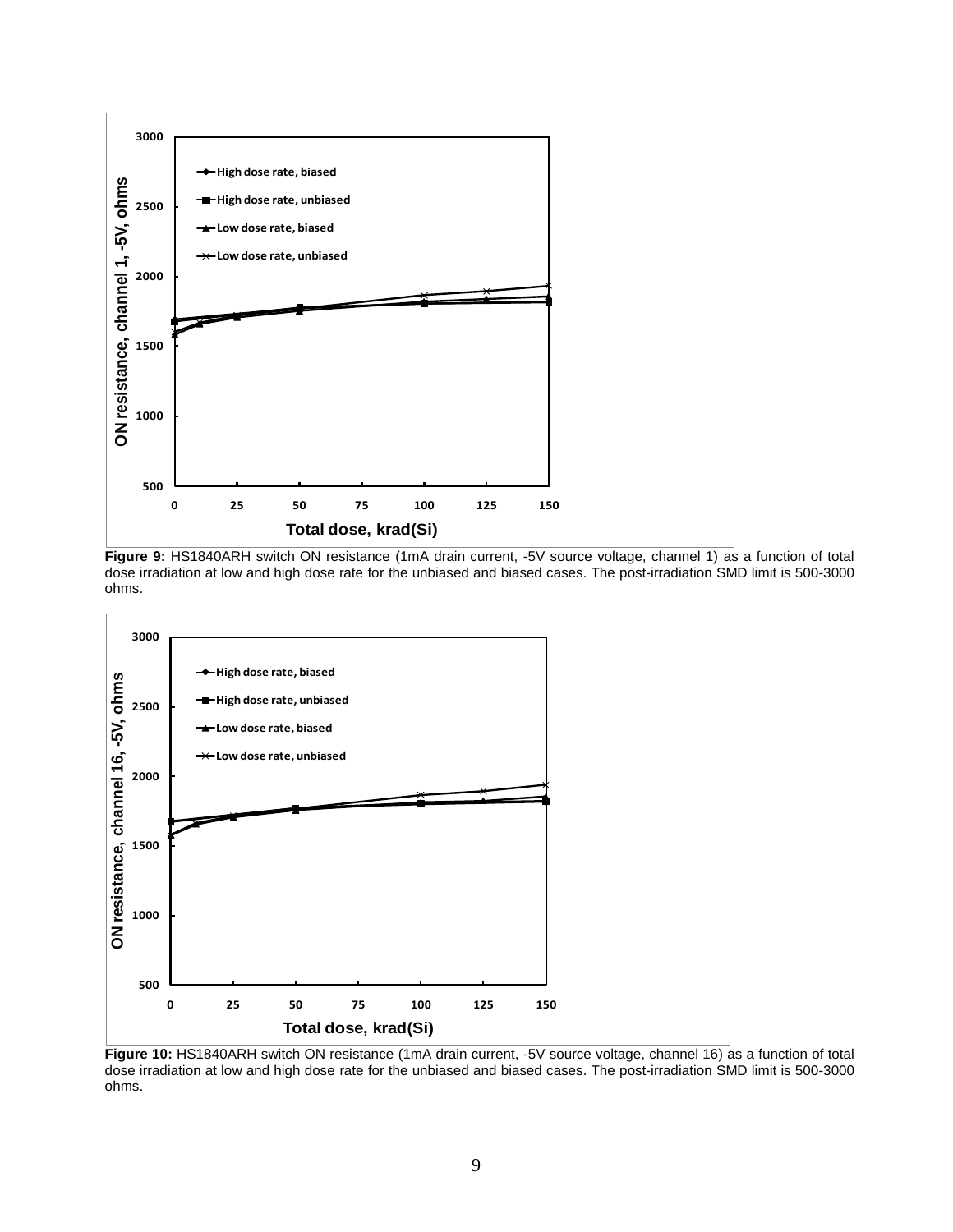

**Figure 11:** HS1840ARH switch ON resistance (1mA drain current, 5V source voltage, channel 1) as a function of total dose irradiation at low and high dose rate for the unbiased and biased cases. The post-irradiation SMD limit is 500-3000 ohms.



**Figure 12:** HS1840ARH switch ON resistance (1mA drain current, 5V source voltage, channel 16) as a function of total dose irradiation at low and high dose rate for the unbiased and biased cases. The post-irradiation SMD limit is 500-3000 ohms.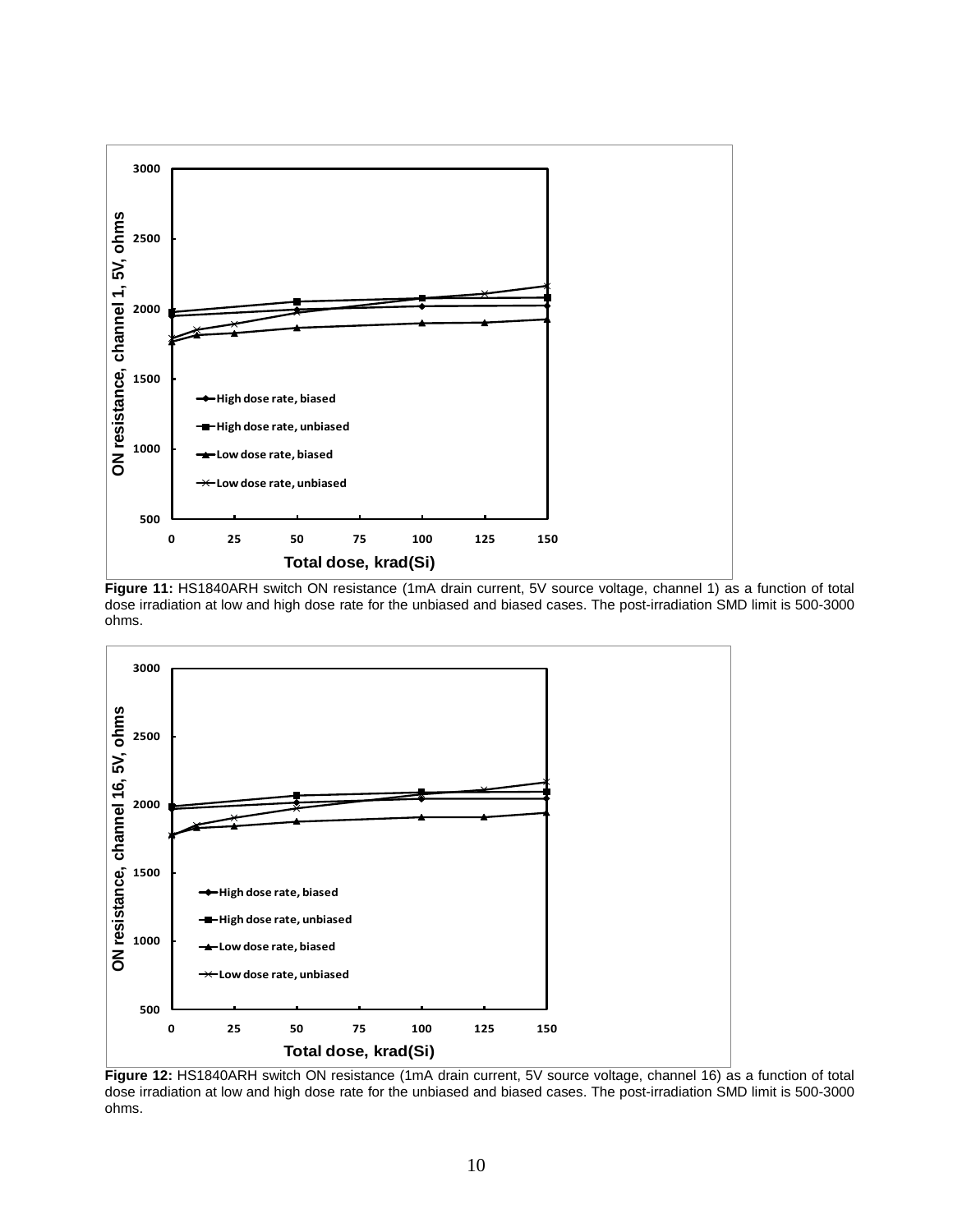

Figure 13: HS1840ARH leakage current into source (-10V source voltage, channel 1) as a function of total dose irradiation at low and high dose rate for the unbiased and biased cases. The post-irradiation SMD limits are -100 to 100nA.



Figure 14: HS1840ARH leakage current into source (-10V source voltage, channel 16) as a function of total dose irradiation at low and high dose rate for the unbiased and biased cases. The post-irradiation SMD limit is -100 to 100nA.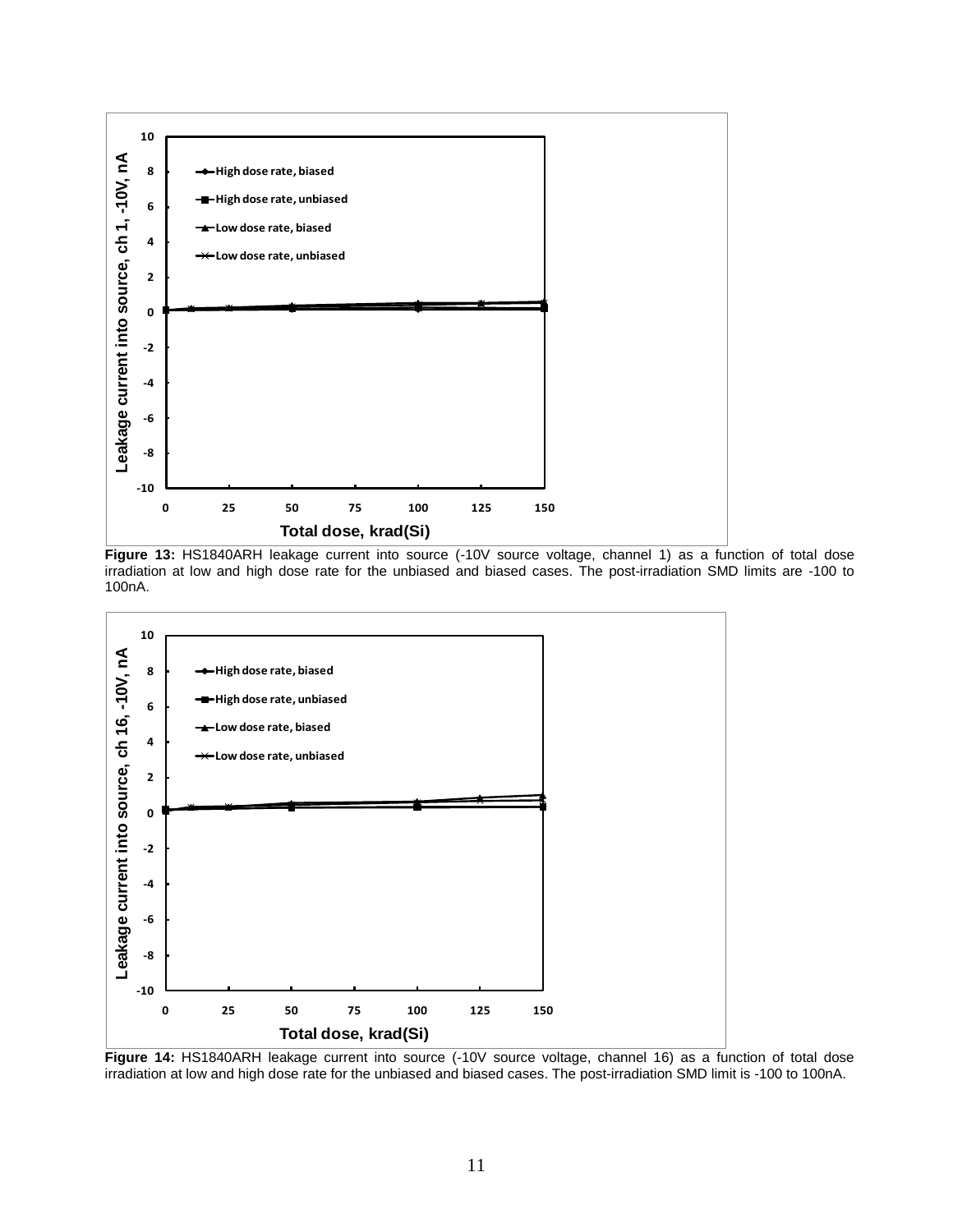

**Figure 15:** HS1840ARH leakage current into source (10V source voltage, channel 1) as a function of total dose irradiation at low and high dose rate for the unbiased and biased cases. The post-irradiation SMD limits are -100 to 100nA.



**Figure 16:** HS1840ARH leakage current into source (10V source voltage, channel 16) as a function of total dose irradiation at low and high dose rate for the unbiased and biased cases. The post-irradiation SMD limits are -100 to 100nA.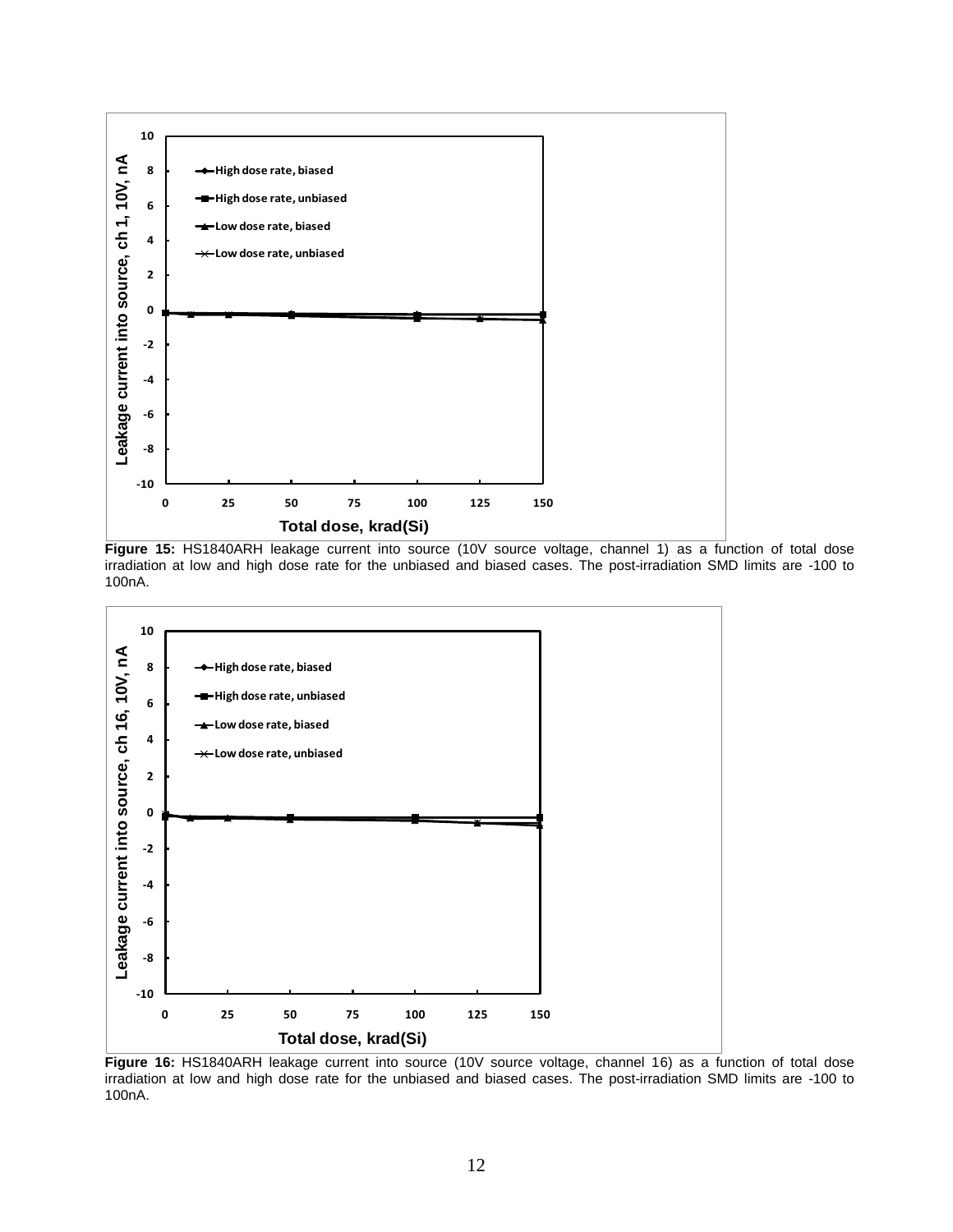

Figure 17: HS1840ARH leakage current into source (power OFF, channel 1) as a function of total dose irradiation at low and high dose rate for the unbiased and biased cases. The post-irradiation SMD limits are -100 to 100nA.



**Figure 18:** HS1840ARH leakage current into source (power OFF, channel 16) as a function of total dose irradiation at low and high dose rate for the unbiased and biased cases. The post-irradiation SMD limits are -100 to 100nA.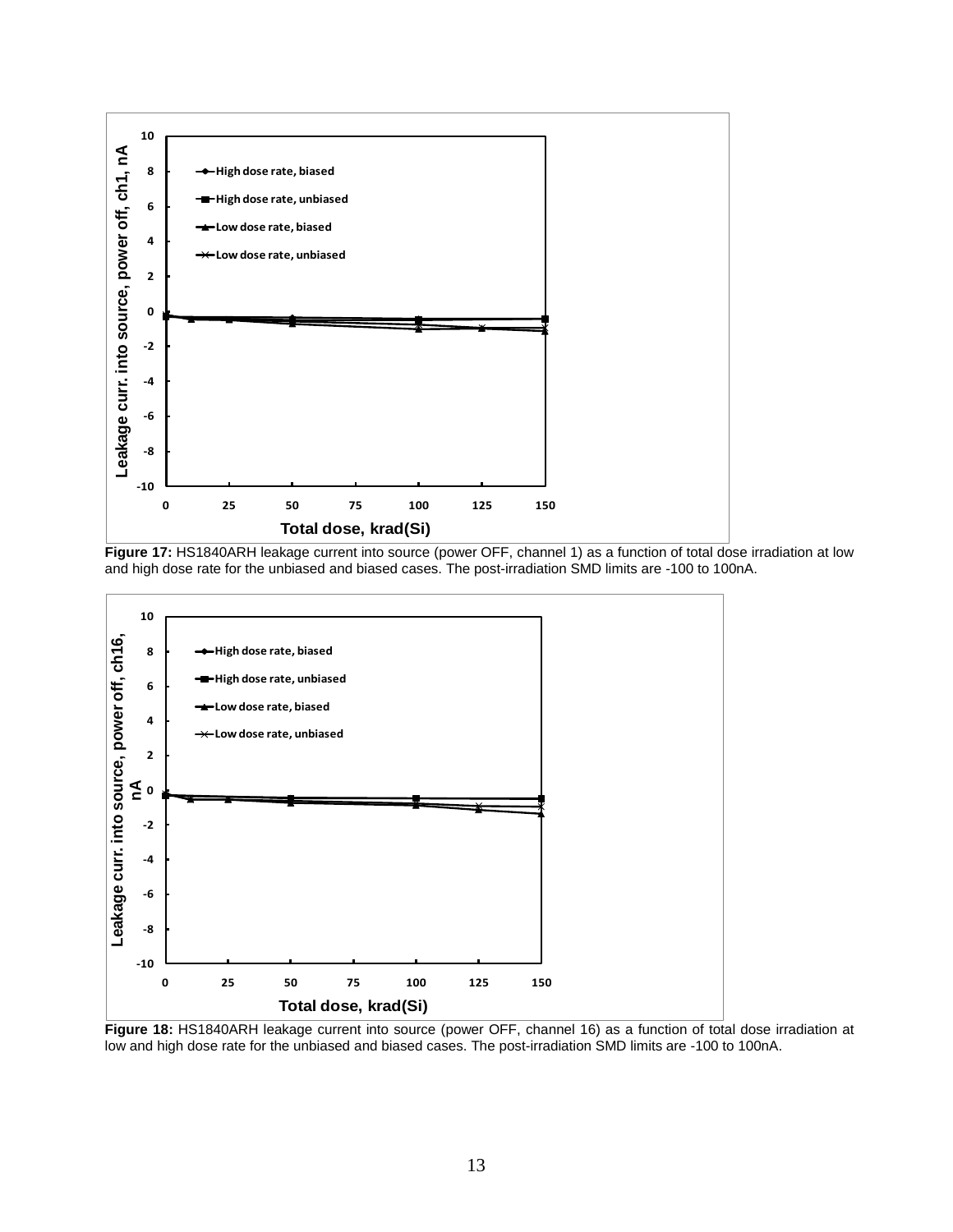

**Figure 19:** HS1840ARH leakage current into source (35V overvoltage, channel 1) as a function of total dose irradiation at low and high dose rate for the unbiased and biased cases. The post-irradiation SMD limits are -1.5 to 1.5µA.



**Figure 20:** HS1840ARH leakage current into source (35V overvoltage, channel 16) as a function of total dose irradiation at low and high dose rate for the unbiased and biased cases. The post-irradiation SMD limits are -1.5 to 1.5µA.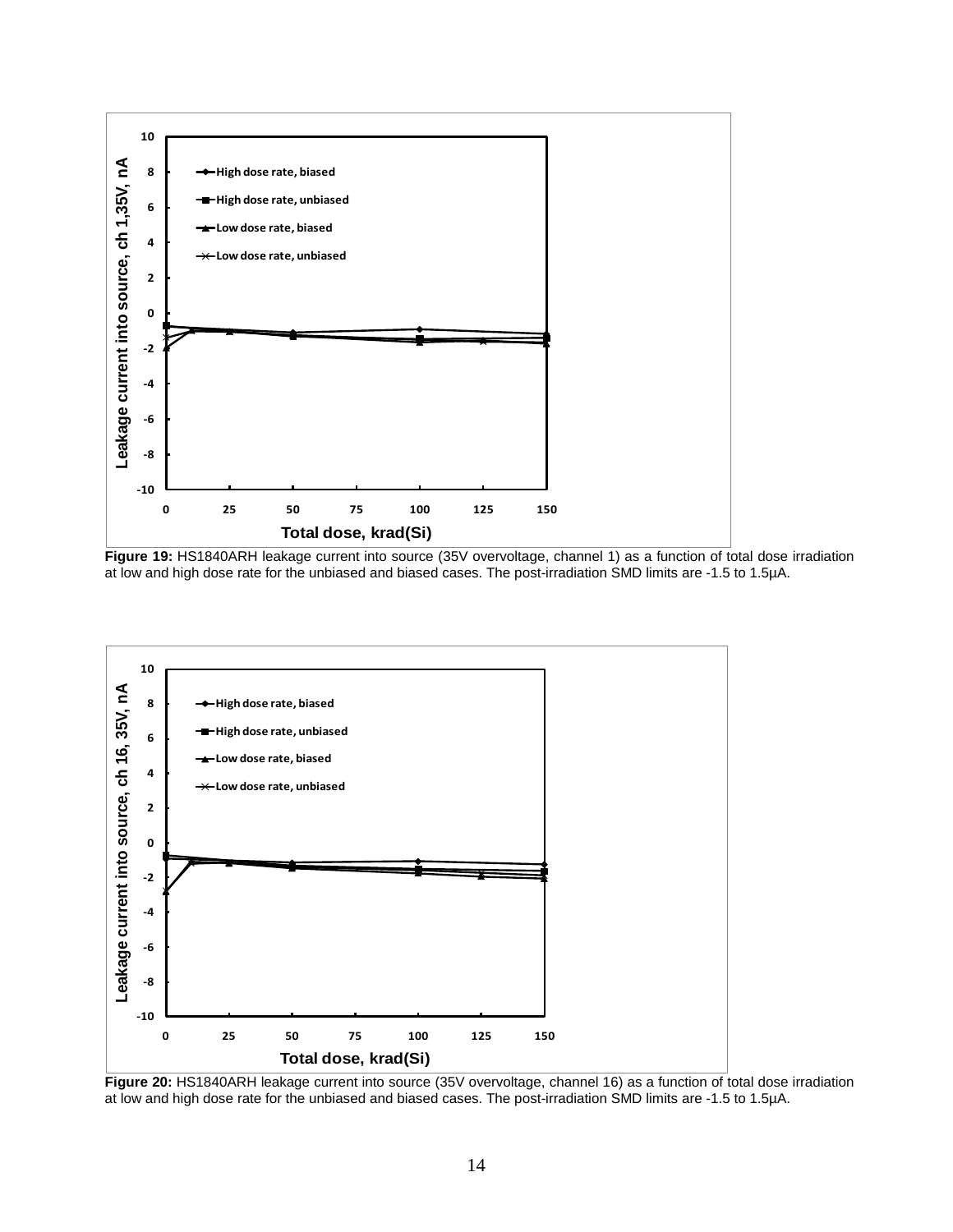





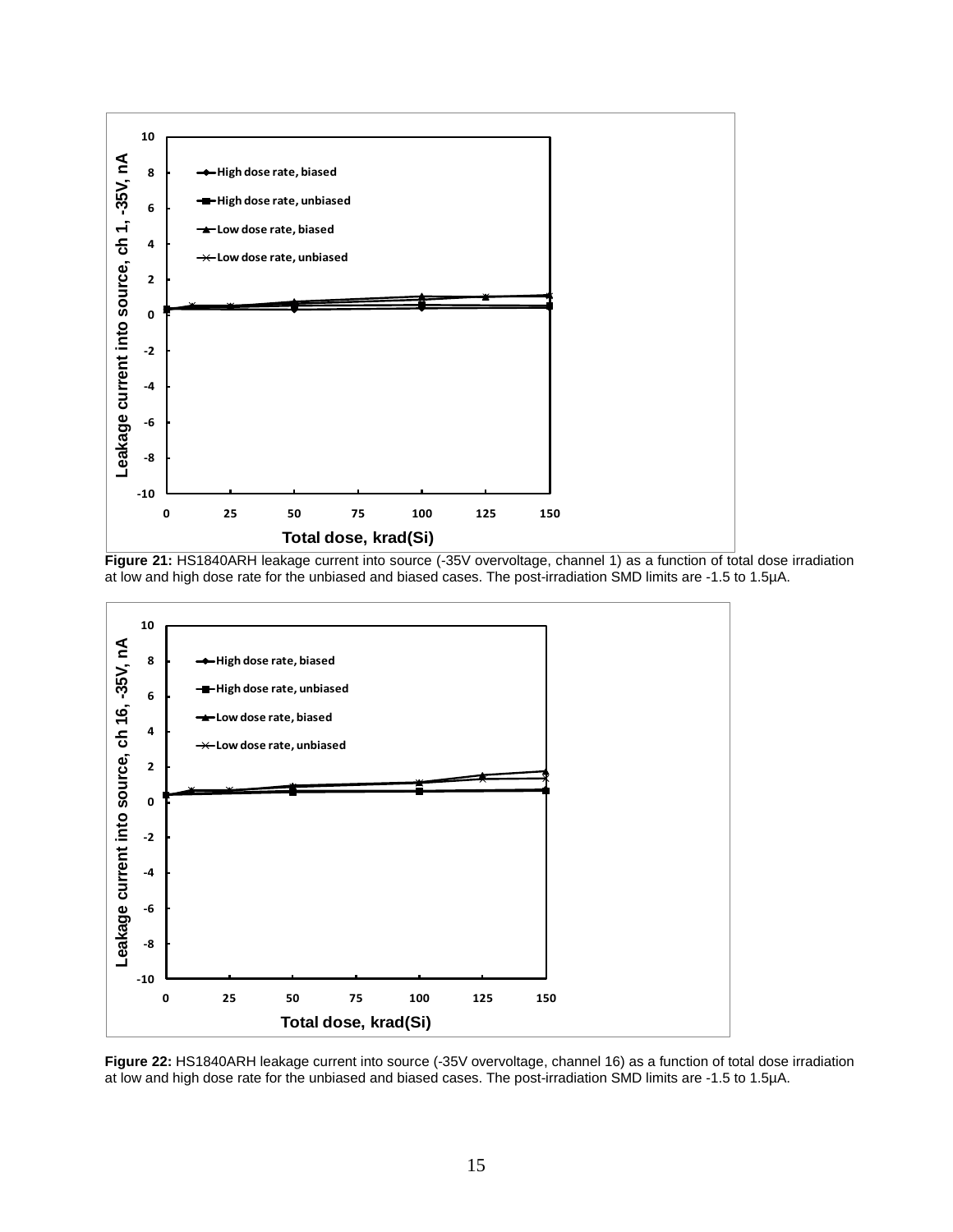

**Figure 23:** HS1840ARH leakage current into drain (10V) as a function of total dose irradiation at low and high dose rate for the unbiased and biased cases. The post-irradiation SMD limits are -100 to 100nA.



**Figure 24:** HS1840ARH leakage current into drain (-10V) as a function of total dose irradiation at low and high dose rate for the unbiased and biased cases. The post-irradiation SMD limits are -100 to 100nA.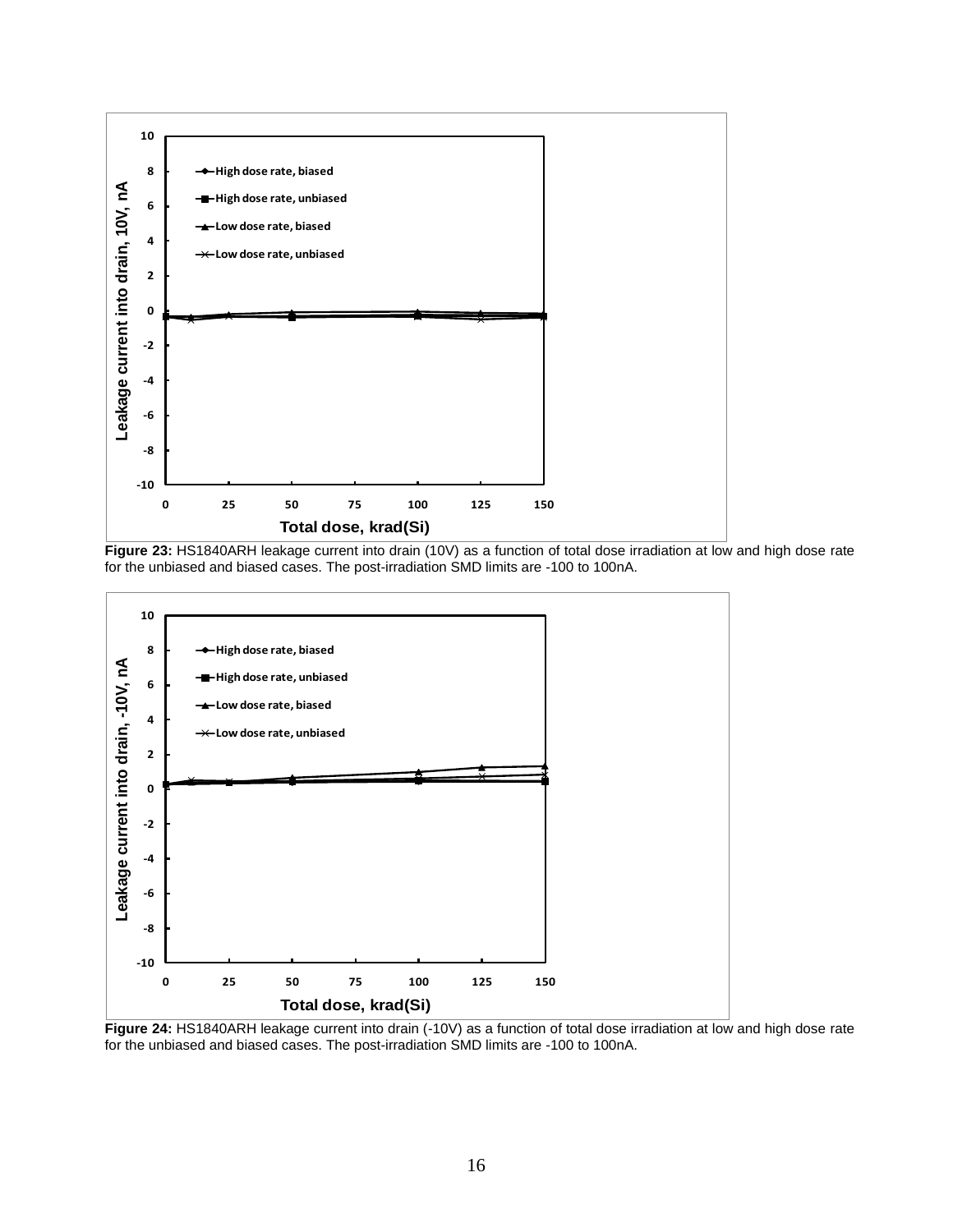

**Figure 25:** HS1840ARH leakage current into drain (35V overvoltage) as a function of total dose irradiation at low and high dose rate for the unbiased and biased cases. The post-irradiation SMD limits are -1 to 1µA.



**Figure 26:** HS1840ARH leakage current into drain (-35V overvoltage) as a function of total dose irradiation at low and high dose rate for the unbiased and biased cases. The post-irradiation SMD limits are -1 to 1µA.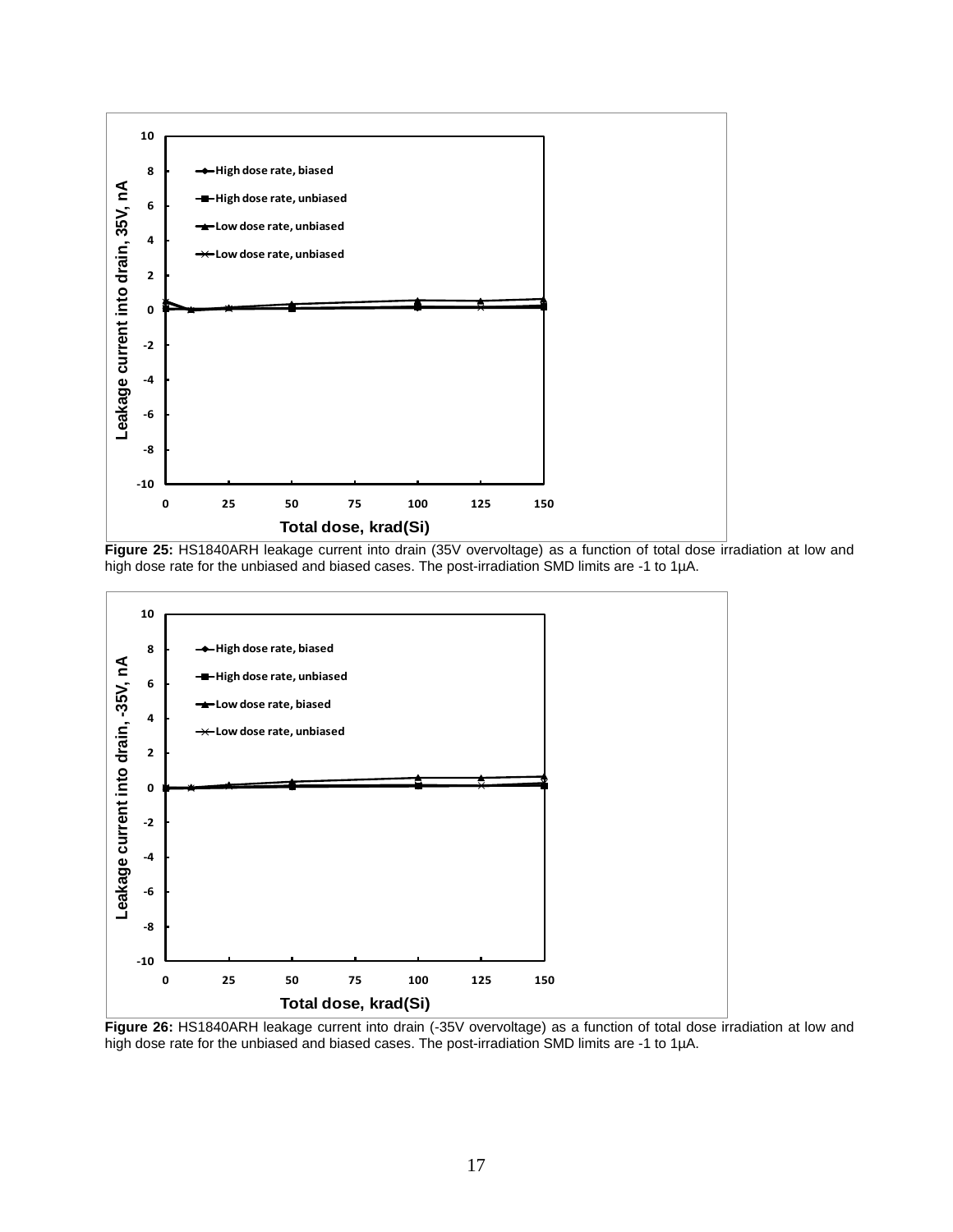

**Figure 27:** HS1840ARH enable input HIGH current as a function of total dose irradiation at low and high dose rate for the unbiased and biased cases. The post-irradiation SMD limits are -1 to 1µA.



**Figure 28:** HS1840ARH address input HIGH current, address A0, as a function of total dose irradiation at low and high dose rate for the unbiased and biased cases. The post-irradiation SMD limits are -1 to 1µA.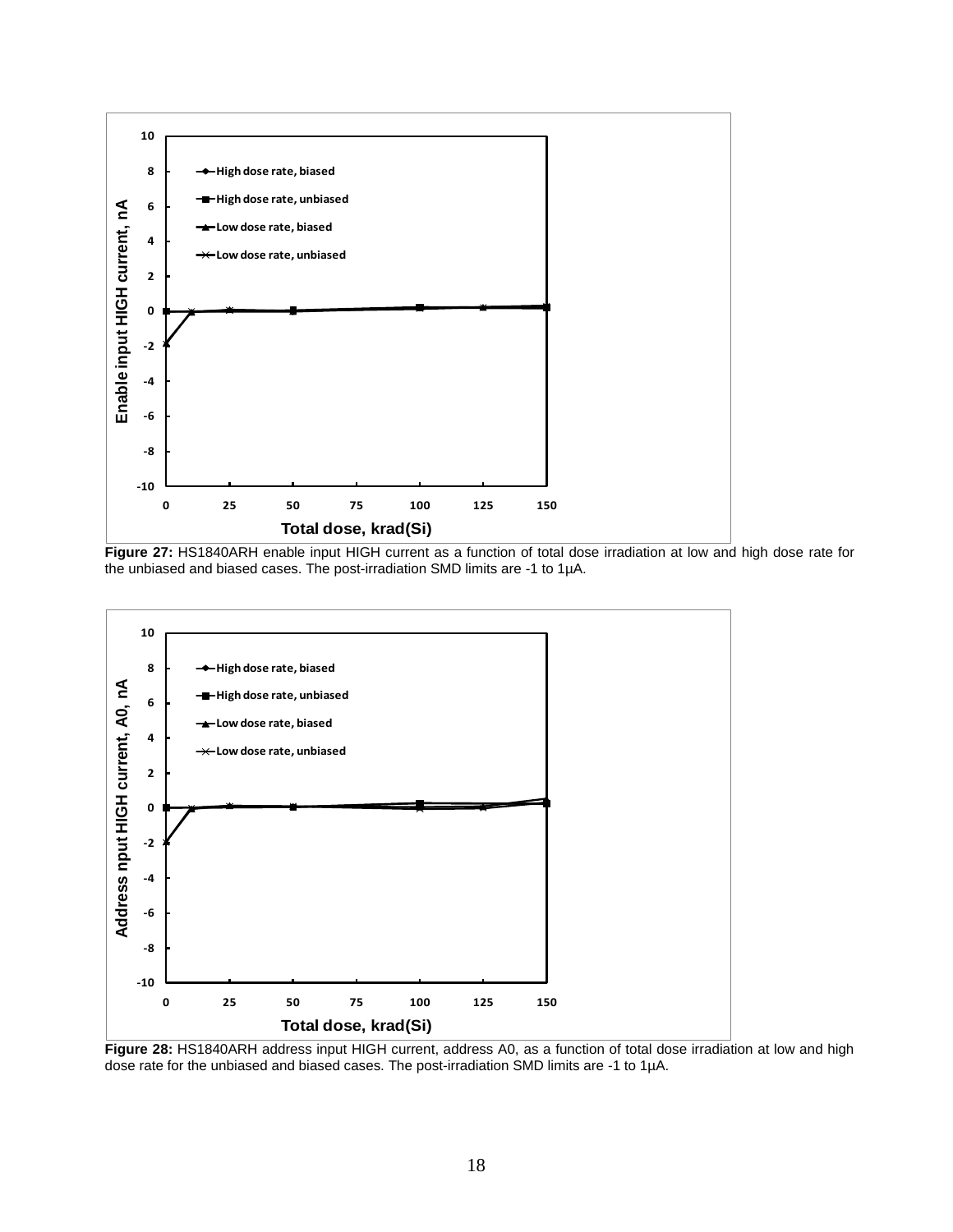

**Figure 29:** HS1840ARH address input HIGH current, address A1, as a function of total dose irradiation at low and high dose rate for the unbiased and biased cases. The post-irradiation SMD limits are -1 to 1µA.



**Figure 30:** HS1840ARH address input HIGH current, address A2, as a function of total dose irradiation at low and high dose rate for the unbiased and biased cases. The post-irradiation SMD limits are -1 to 1µA.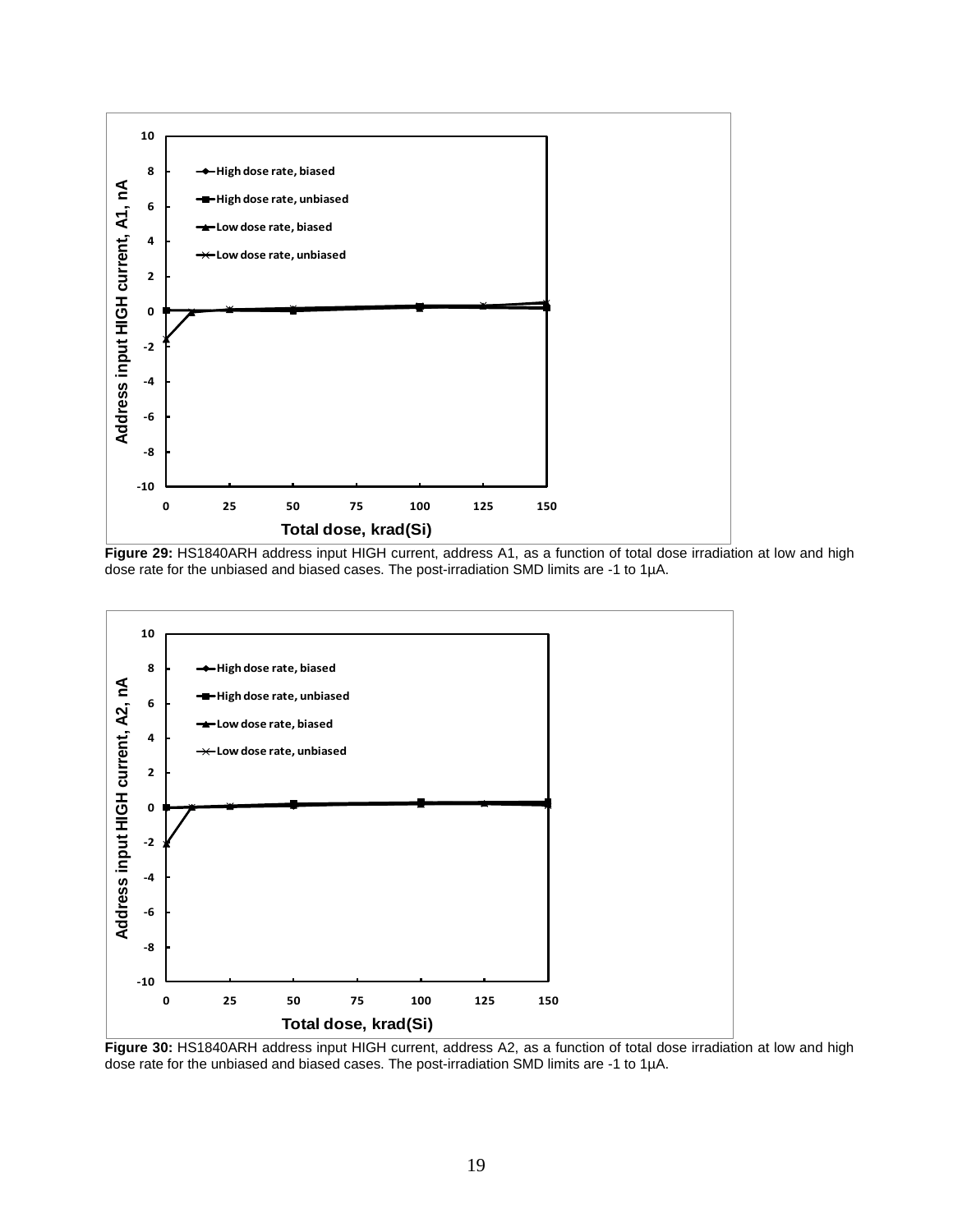





**Figure 32:** HS1840ARH enable input LOW current as a function of total dose irradiation at low and high dose rate for the unbiased and biased cases. The post-irradiation SMD limits are -1 to 1µA.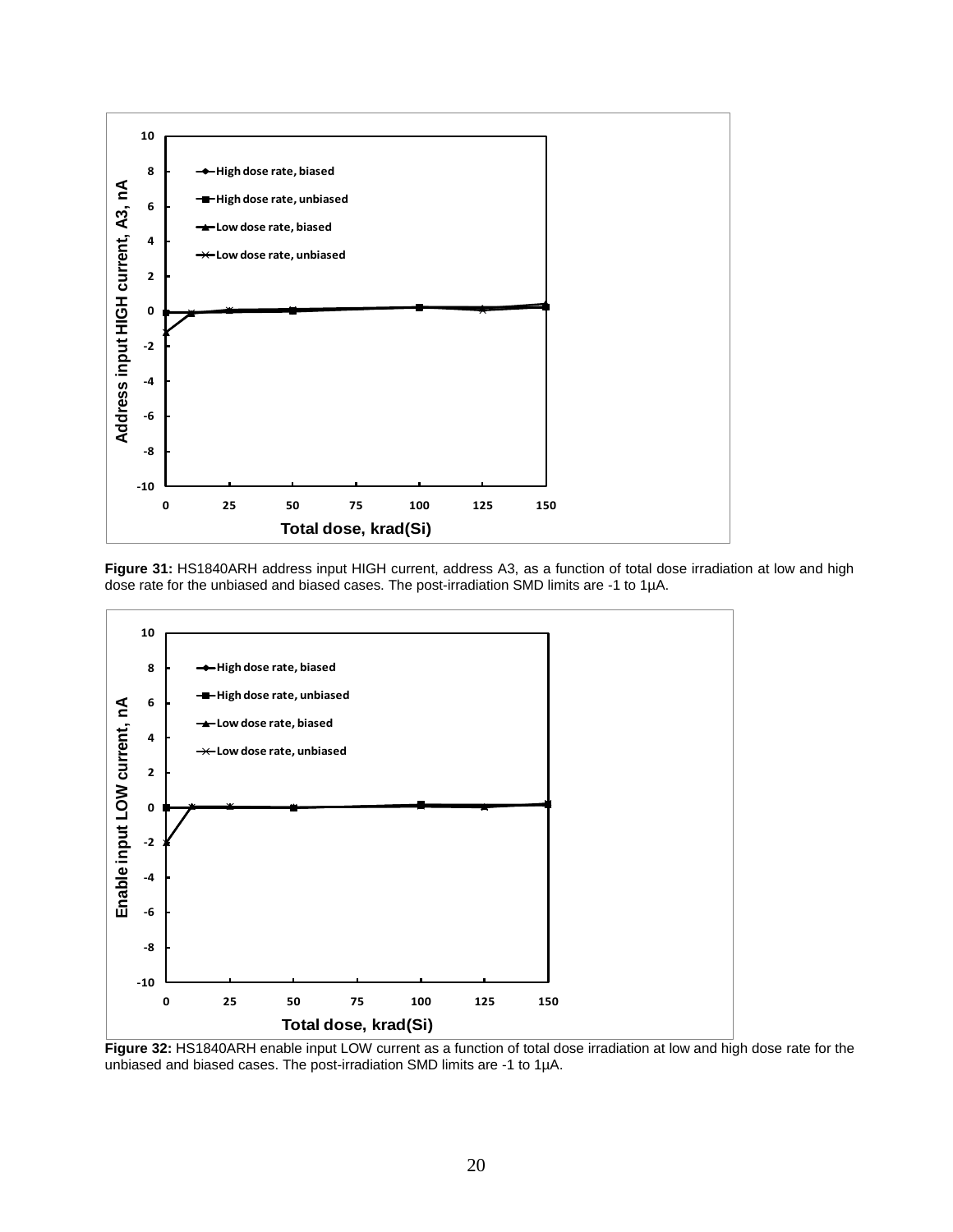

**Figure 33:** HS1840ARH address input LOW current, address A0, as a function of total dose irradiation at low and high dose rate for the unbiased and biased cases. The post-irradiation SMD limits are -1 to 1µA.



**Figure 34** HS1840ARH address input LOW current, address A1, as a function of total dose irradiation at low and high dose rate for the unbiased and biased cases. The post-irradiation SMD limits are -1 to 1µA.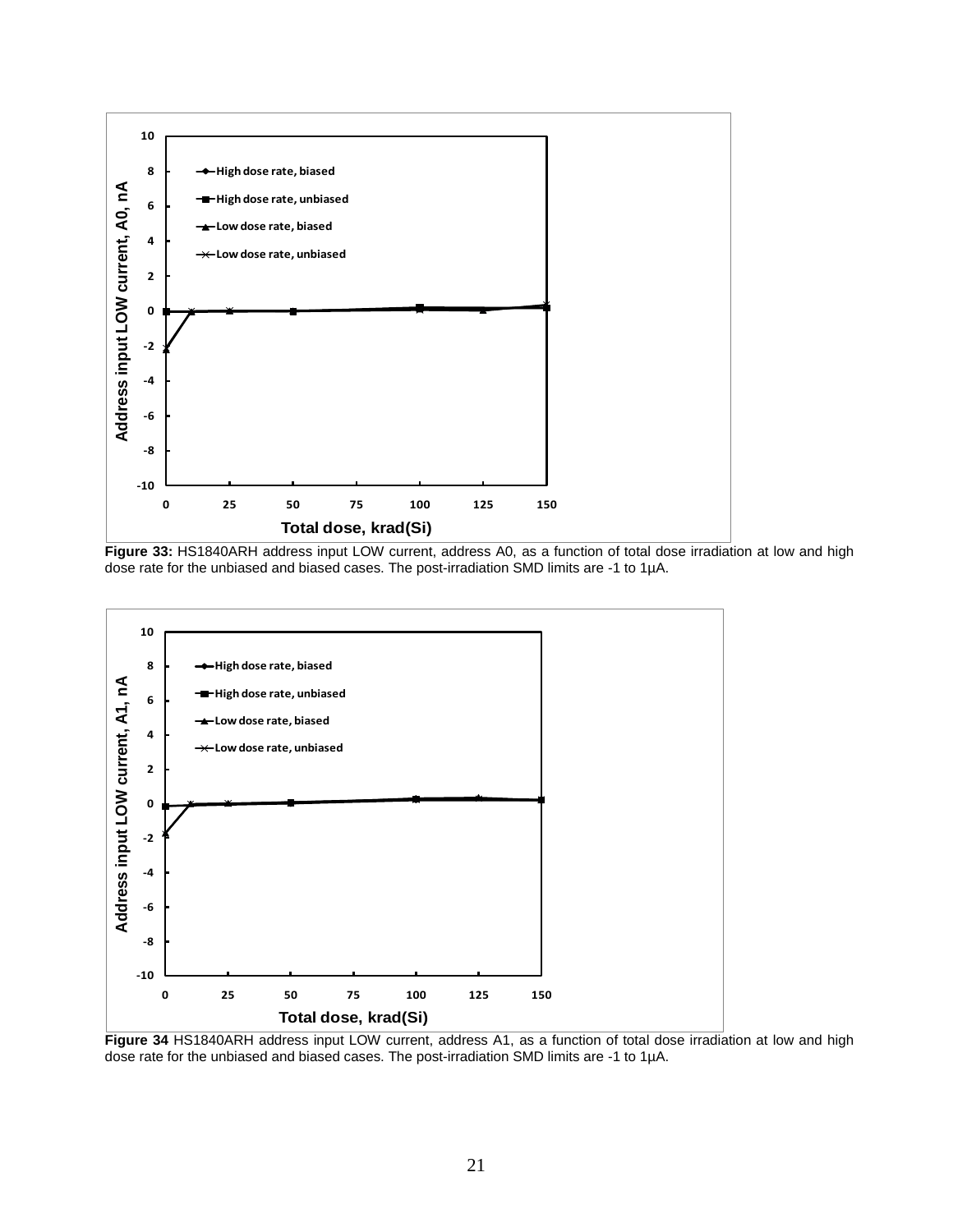

**Figure 35:** HS1840ARH address input LOW current, address A2, as a function of total dose irradiation at low and high dose rate for the unbiased and biased cases. The post-irradiation SMD limits are -1 to 1µA.



**Figure 36:** HS1840ARH address input LOW current, address A3, as a function of total dose irradiation at low and high dose rate for the unbiased and biased cases. The post-irradiation SMD limits are -1 to 1µA.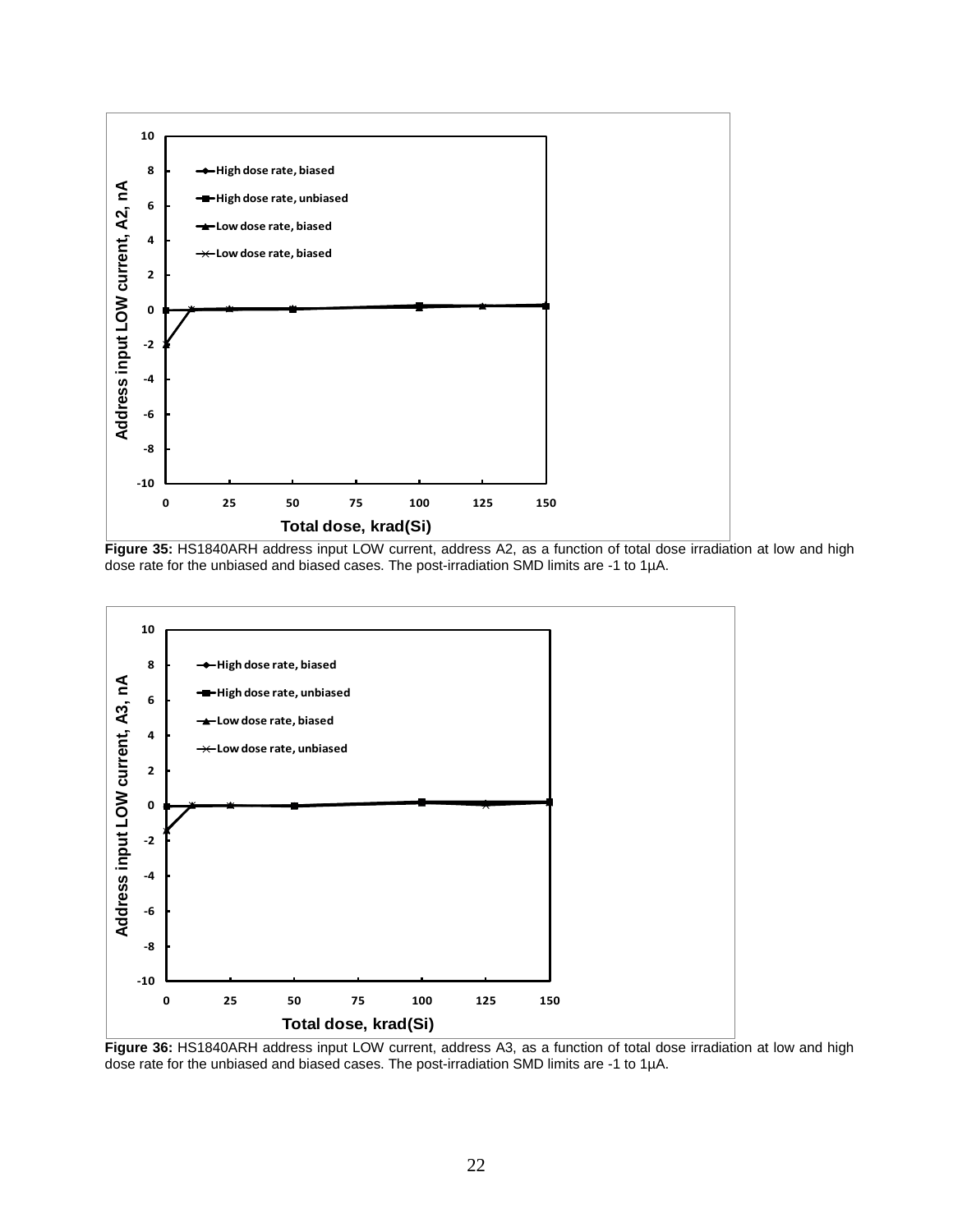

**Figure 37:** HS1840ARH access time, ON to OFF, channel 1, as a function of total dose irradiation at low and high dose rate for the unbiased and biased cases. The post-irradiation SMD limit is 1.5µs.



**Figure 38:** HS1840ARH access time, OFF to ON, channel 1, as a function of total dose irradiation at low and high dose rate for the unbiased and biased cases. The post-irradiation SMD limit is 1.5µs.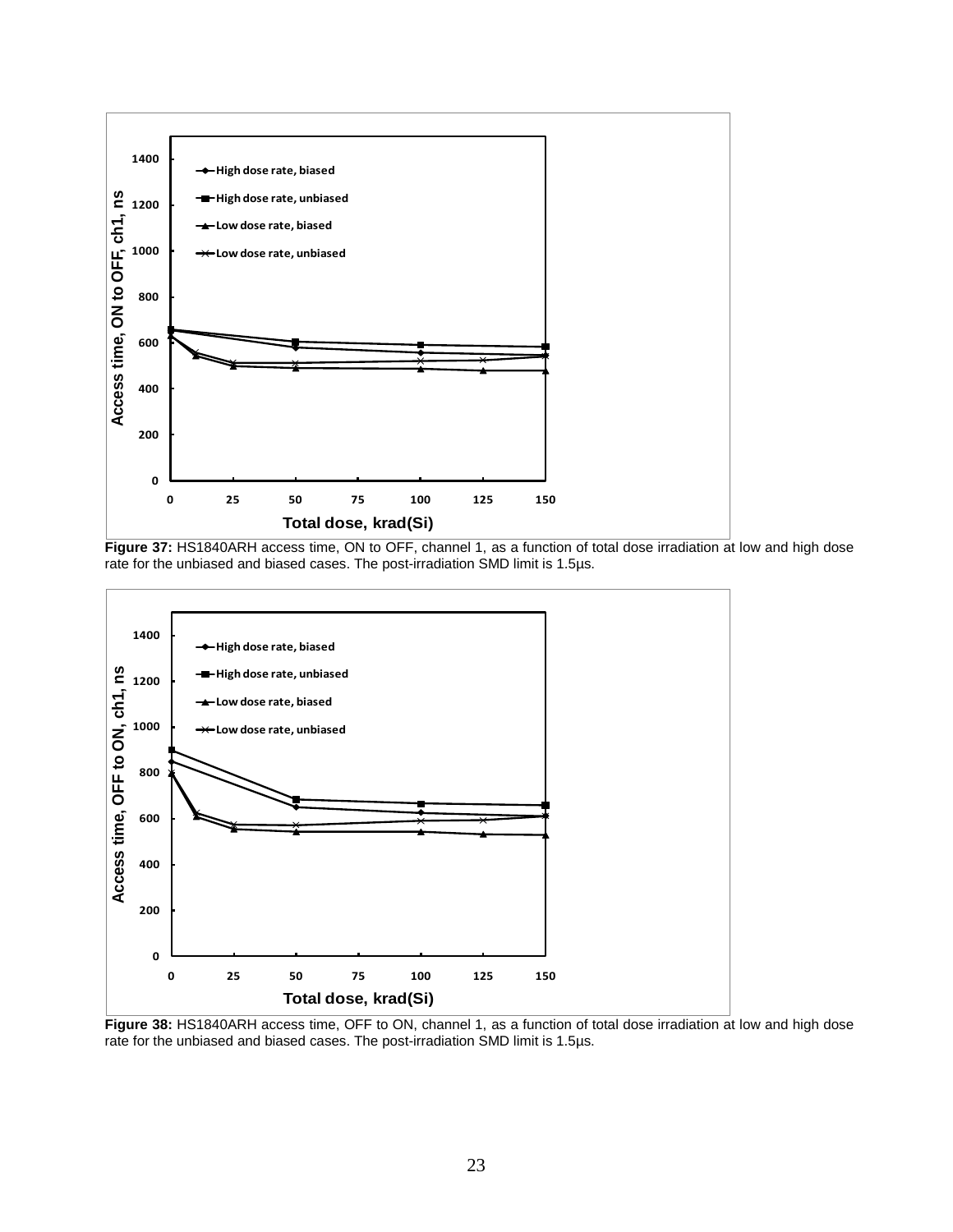

**Figure 39:** HS1840ARH access time, enable to ON, channel 1, as a function of total dose irradiation at low and high dose rate for the unbiased and biased cases. The post-irradiation SMD limit is 1.5µs.



**Figure 40:** HS1840ARH access time, enable to ON, channel 1, as a function of total dose irradiation at low and high dose rate for the unbiased and biased cases. The post-irradiation SMD limit is 1.5µs.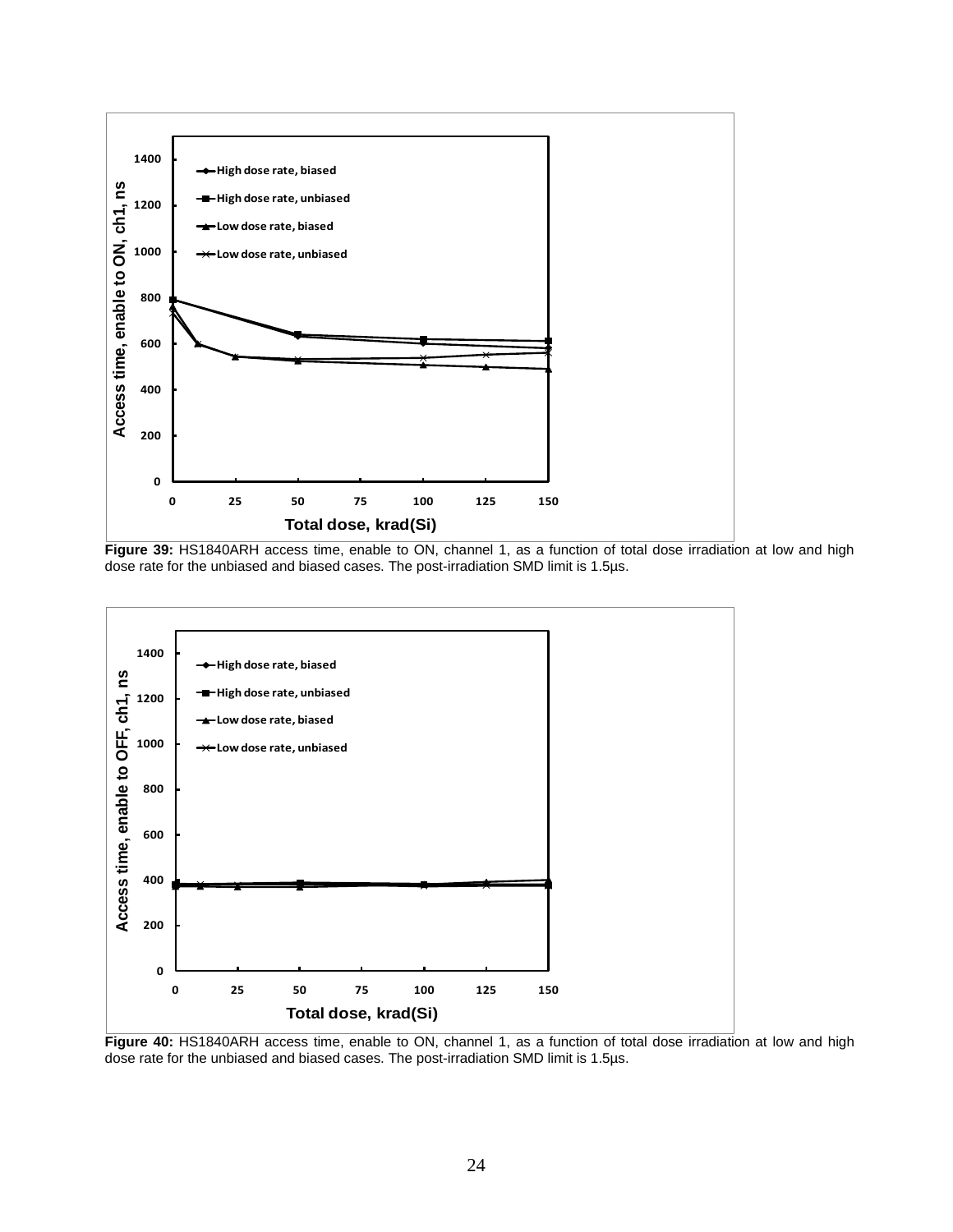#### **6: Conclusion**

This document reports interim results of a total dose test of the HS1840ARH 16-channel analog multiplexer. Parts were tested at low and high dose rate under biased and unbiased conditions as outlined in MIL-STD-883 Test Method 1019.7, to a maximum total dose of 150krad(Si).

ATE characterization testing at downpoints showed no rejects to the SMD Group A limits. Variables data for selected parameters is presented in Figures 3 through 49.

As a determinant of low dose rate sensitivity, MIL-STD-883 Test Method 1019.7 specifies that a delta\_parameter calculation be performed for any parameters that exceed the Group A limits. These calculations were not required as there were no rejects against the Group A limits. Accordingly, the part is considered ELDRS insensitive up to 150krad(Si).

Similarly, no differences between biased and unbiased irradiation were noted, and the part is not considered bias sensitive.

## **7: Appendices**

7.1: Reported parameters.

| <b>Figure</b> | <b>Parameter</b>                | Limit, low | Limit, high | <b>Units</b> | <b>Notes</b>      |
|---------------|---------------------------------|------------|-------------|--------------|-------------------|
|               |                                 |            |             |              |                   |
| 3             | Positive supply current         |            | 500         | μA           |                   |
| 4             | Negative supply current         |            | 500         | μA           |                   |
| 5             | Positive standby supply current |            | 500         | μA           |                   |
| 6             | Negative standby supply current |            | 500         | μA           |                   |
| 7             | Switch ON resistance            | 500        | 3000        | ohms         | Channel 1         |
| 8             | Switch ON resistance            | 500        | 3000        | ohms         | Channel 16        |
| 9             | Switch ON resistance            | 500        | 3000        | ohms         | Channel 1         |
| 10            | Switch ON resistance            | 500        | 3000        | ohms         | Channel 16        |
| 11            | Switch ON resistance            | 500        | 3000        | ohms         | Channel 1         |
| 12            | Switch ON resistance            | 500        | 3000        | ohms         | Channel 16        |
| 13            | OFF source leakage              | $-100$     | 100         | nA           | $-10V$            |
| 14            | OFF source leakage              | $-100$     | 100         | nA           | $-10V$            |
| 15            | OFF source leakage              | $-100$     | 100         | nA           | $+10V$            |
| 16            | OFF source leakage              | $-100$     | 100         | nA           | $+10V$            |
| 17            | OFF source leakage              | $-100$     | 100         | nA           | Power OFF         |
| 18            | OFF source leakage              | $-100$     | 100         | nA           | Power OFF         |
| 19            | OFF source leakage              | $-1.5$     | 1.5         | μA           | Overvoltage, 35V  |
| 20            | OFF source leakage              | $-1.5$     | 1.5         | μA           | Overvoltage, 35V  |
| 21            | OFF source leakage              | $-1.5$     | 1.5         | μA           | Overvoltage, -35V |
| 22            | OFF source leakage              | $-1.5$     | 1.5         | μA           | Overvoltage, -35V |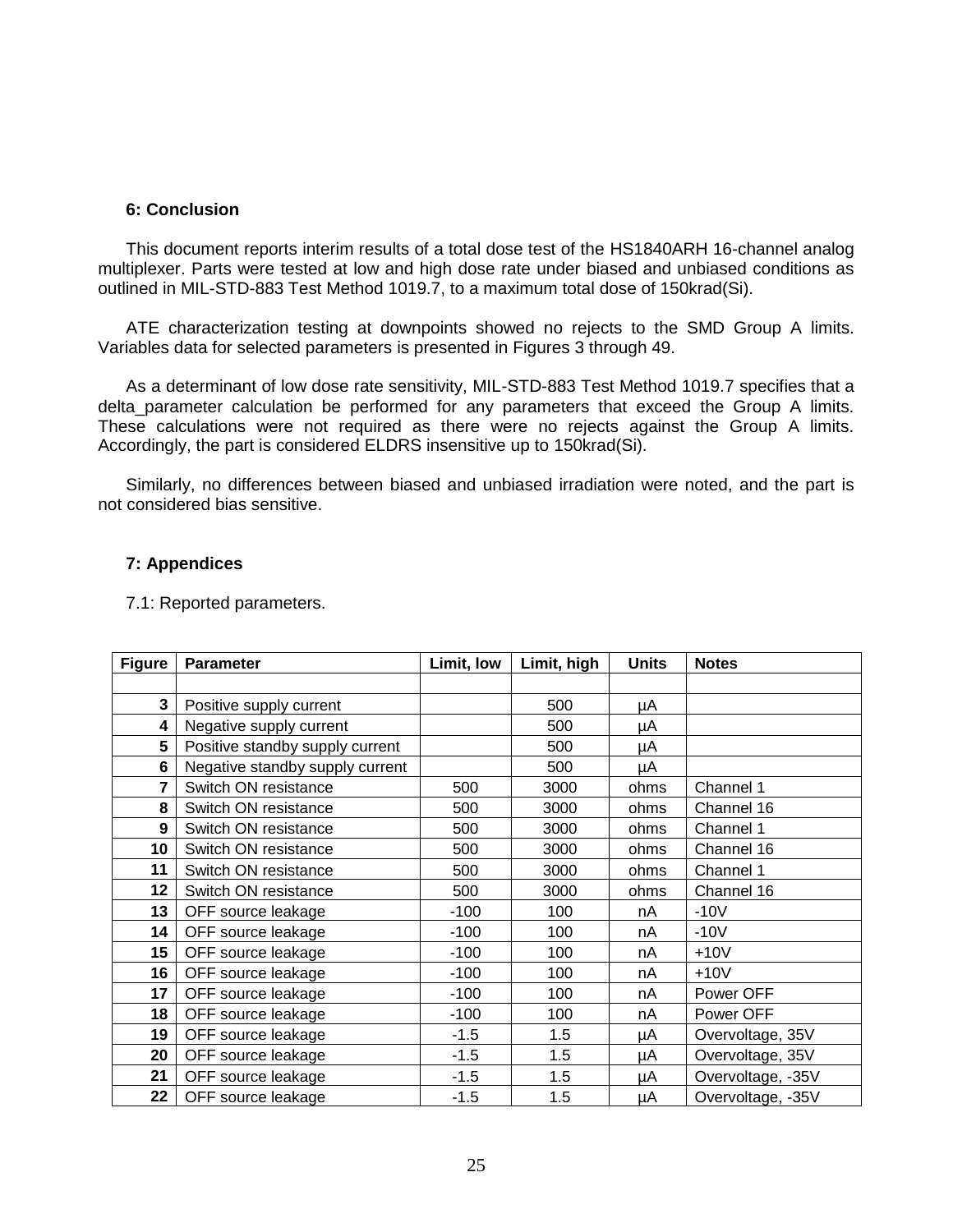| 23              | ON source leakage         | $-100$ | 100 | nA | 10V               |
|-----------------|---------------------------|--------|-----|----|-------------------|
| 24              | ON source leakage         | $-100$ | 100 | nA | $-10V$            |
| 25              | ON source leakage         | -1     | 4   | μA | Overvoltage, 35V  |
| 26              | ON source leakage         | $-1$   | 1   | μA | Overvoltage, -35V |
| 27              | Input HIGH current        | $-1$   | 1   | μA | Enable            |
| 28              | Input HIGH current        | $-1$   | 1   | μA | Address A0        |
| 29              | Input HIGH current        | $-1$   |     | μA | <b>Address A1</b> |
| 30              | Input HIGH current        | -1     |     | μA | Address A2        |
| 31              | Input HIGH current        | -1     |     | μA | Address A3        |
| 32              | Input LOW current         | -1     |     | μA | Enable            |
| 33              | Input LOW current         | -1     |     | μA | Address A0        |
| 34              | Input LOW current         | -1     |     | μA | Address A1        |
| 35 <sub>5</sub> | Input LOW current         | -1     | 1   | μA | Address A2        |
| 36              | Input LOW current         | $-1$   | 1   | μA | Address A3        |
| 37              | Access time, ON to OFF    |        | 1.5 | μs | Channel 1         |
| 38              | Access time, OFF to ON    |        | 1.5 | μs | Channel 16        |
| 39              | Access time, enable to ON |        | 1.5 | μs | Channel 1         |
| 40              | Access time, enable to ON |        | 1.5 | μs | Channel 16        |

Note 1: Limits are taken from Standard Microcircuit Drawing (SMD) 5962-95630.